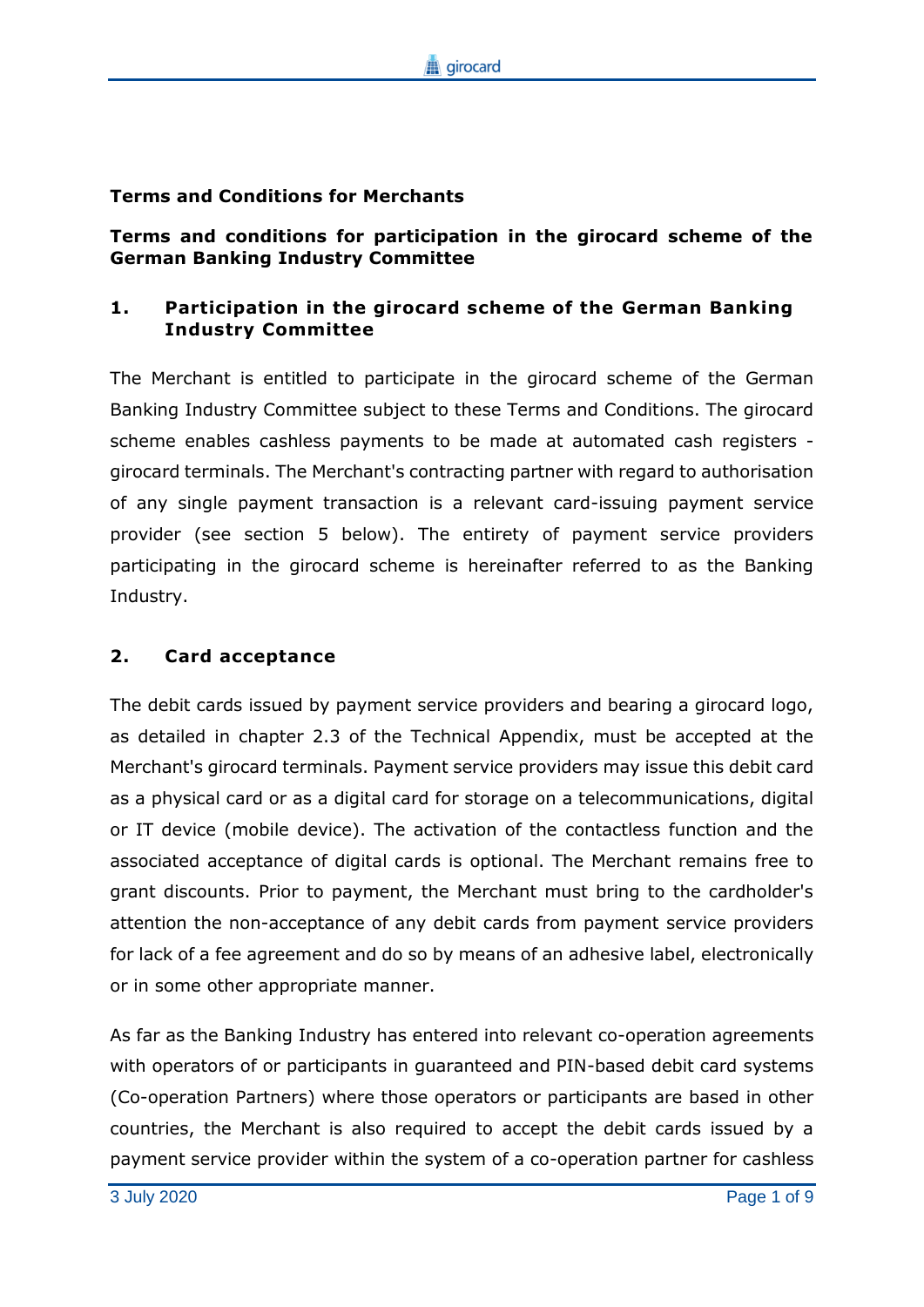payments at girocard terminals under the Terms and Conditions that apply to the girocard scheme. The network provider will notify the Merchant of co-operation partners' debit cards that are to be accepted within the scope of the girocard scheme and include these in the technical clearing and settlement process within the parameters of the girocard scheme. This does not affect the acceptance of cards from other systems at girocard terminals, provided that this does not impair the proper processing of the cards to be accepted under the girocard scheme.

The Merchant has the opportunity to install automatic mechanisms in its girocard terminals for the cards accepted by the Merchant to default to a particular payment brand or payment application. However, this must not prevent the cardholder from overriding this default setting.

# **3. Connection of the Merchant to the network of a network provider**

Unless the Merchant itself fulfils the function of a network provider, the Merchant's participation in the girocard scheme requires a connection to an operator network based on a separate agreement between the Merchant and a network provider. It is the function of the operator network to connect the girocard terminals with the authorisation systems of the Banking Industry that is in charge of the approval of the girocard transactions. The network provider is responsible for the installation of the girocard terminals, their connection to the operator's computer and for providing technical support, including the insertion of cryptographic keys. In so far as the process for online personalisation of terminal hardware security modules (OPT process) is used, the network provider is responsible for the transmission of cryptographic keys within the scope of that process. The network provider must ensure that the operator network meets the security requirements stipulated by the Banking Industry.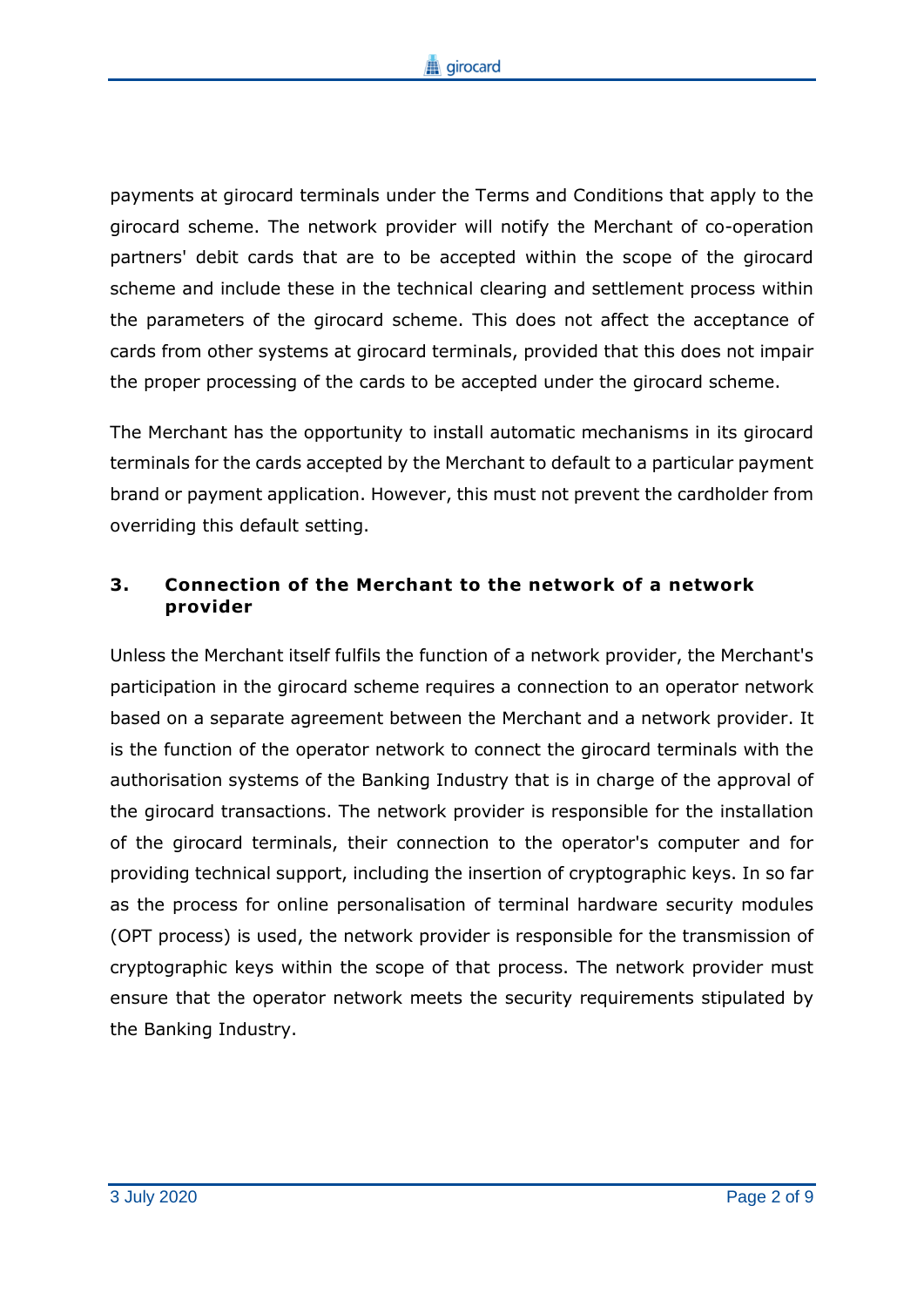# **4. Exchanging the cryptographic keys required for operation of the terminal**

To safeguard the security of the girocard scheme the cryptographic keys must be exchanged at regular intervals or as necessary. The Banking Industry will generate the cryptographic keys required for operating the terminal.

The Merchant is required to accept these cryptographic keys exactly as they are provided by the Banking Industry. This process is carried out via the network provider. If the OPT process is used for inserting the keys, the Merchant will be required, for this purpose, to enter into an appropriate agreement with a payment service provider of its choice (terminal payment service provider) or a network provider instructed by the terminal payment service provider.

# **5. Transaction authorisation by the card-issuing payment service provider**

By positively authorising a transaction, the card-issuing payment service provider connected to the girocard scheme commits to settle the amount approved at the girocard terminal (girocard transaction). If the Merchant, at its girocard terminal, accepts the debit card issued by a credit institution within the system of a cooperation partner, the card-issuing payment service provider within the cooperation partner's system commits to settle the amount approved at the girocard terminal (girocard transaction). Settlement of the girocard transaction is subject to the girocard terminal being approved in relation to the network provider, being operated in accordance with the process agreed with the network provider and the stipulations detailed in sections 2 and 7 being complied with by the Merchant. If the card-issuing payment service provider is connected to the girocard scheme, a further requirement is that the girocard transaction is submitted to a service provider of the Merchant (collection payment service provider) within 8 days. Submission of the girocard transaction by the Merchant to its payment service provider does not form part of the authorisation of the transaction by the cardissuing payment service provider in relation to the Merchant. If the girocard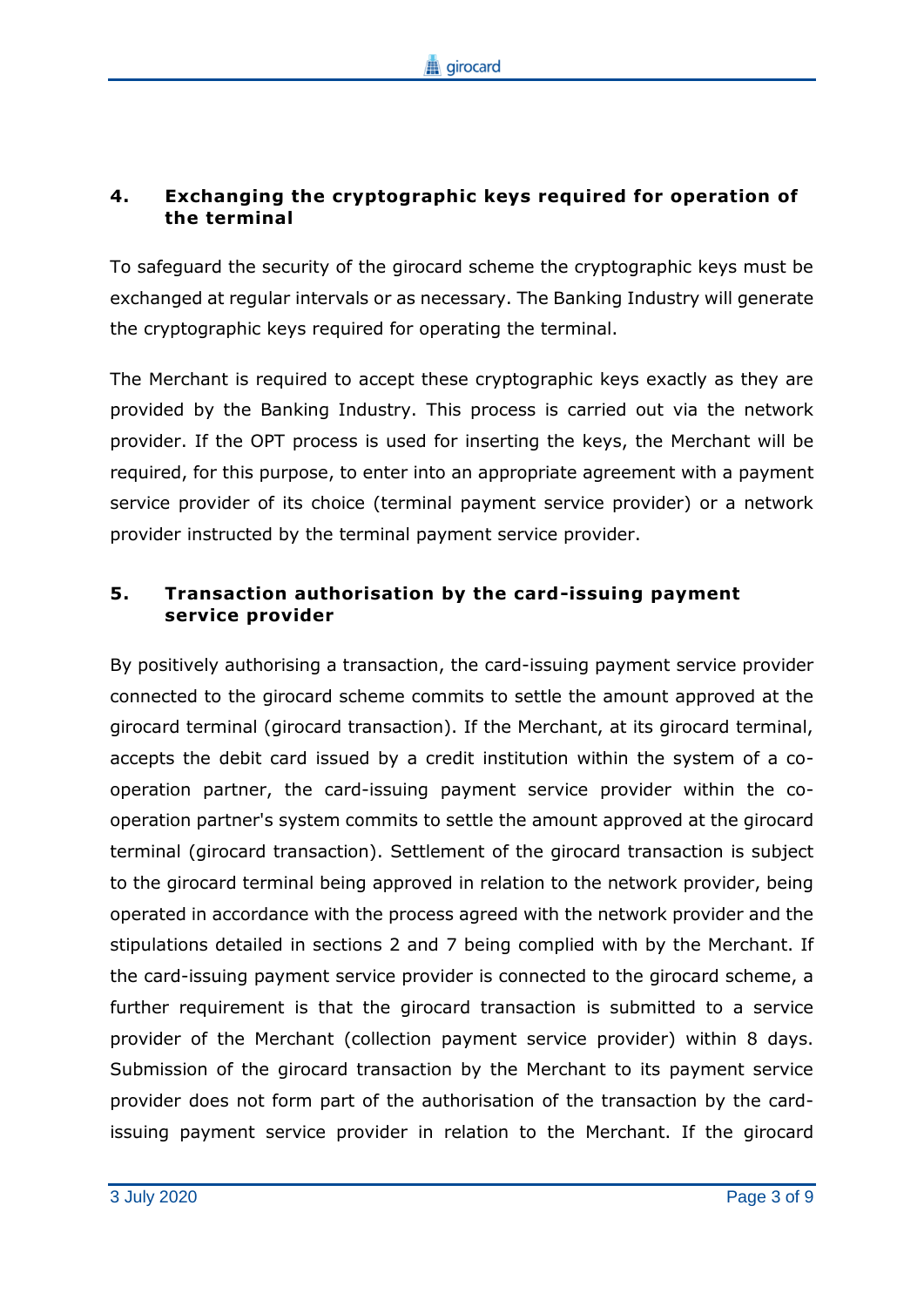transaction is cancelled, the payment obligation of the card-issuing payment service provider is void.

The connected Merchant is required, on request, which is communicated via the network provider, to provide the Banking Industry with more detailed documentation relating to the cancelled girocard transaction (e.g. copy of the card slip, merchant journal) without delay, but at the latest within 10 days of receiving the request.

#### **6. Fees**

The Merchant or its agent is required to pay the card-issuing payment service provider the mutually agreed fee for operation of the girocard scheme and authorisation of girocard transactions within the Banking Industry's authorisation systems or a Co-operation Partner's authorisation system. When agreeing individual fees, both parties must comply with the technical requirements of the girocard scheme. No fee is charged for cancelled transactions.

The Merchant is required to provide the network provider with evidence of the existence of its agreements on fees with all card-issuing payment service providers and also to notify the network provider of the key facts which are essential for the network provider's technical clearing and settlement of the transaction (e.g. information about individually agreed basic calculation values). If the Merchant does not have fee agreements in place with one or more card-issuing payment service providers, it must endeavour, without delay, to conclude fee agreements with the omitted card-issuing payment service providers. Until such proof has been fully provided, the network provider may, in consultation with the Merchant, make suitable and reasonable arrangements, such as having the Merchant inform the cardholder that the debit cards of particular card-issuing payment service providers cannot be accepted due to the absence of a fee agreement or the (temporary) decommissioning of the terminal until proof that the outstanding fee agreement(s) has been concluded.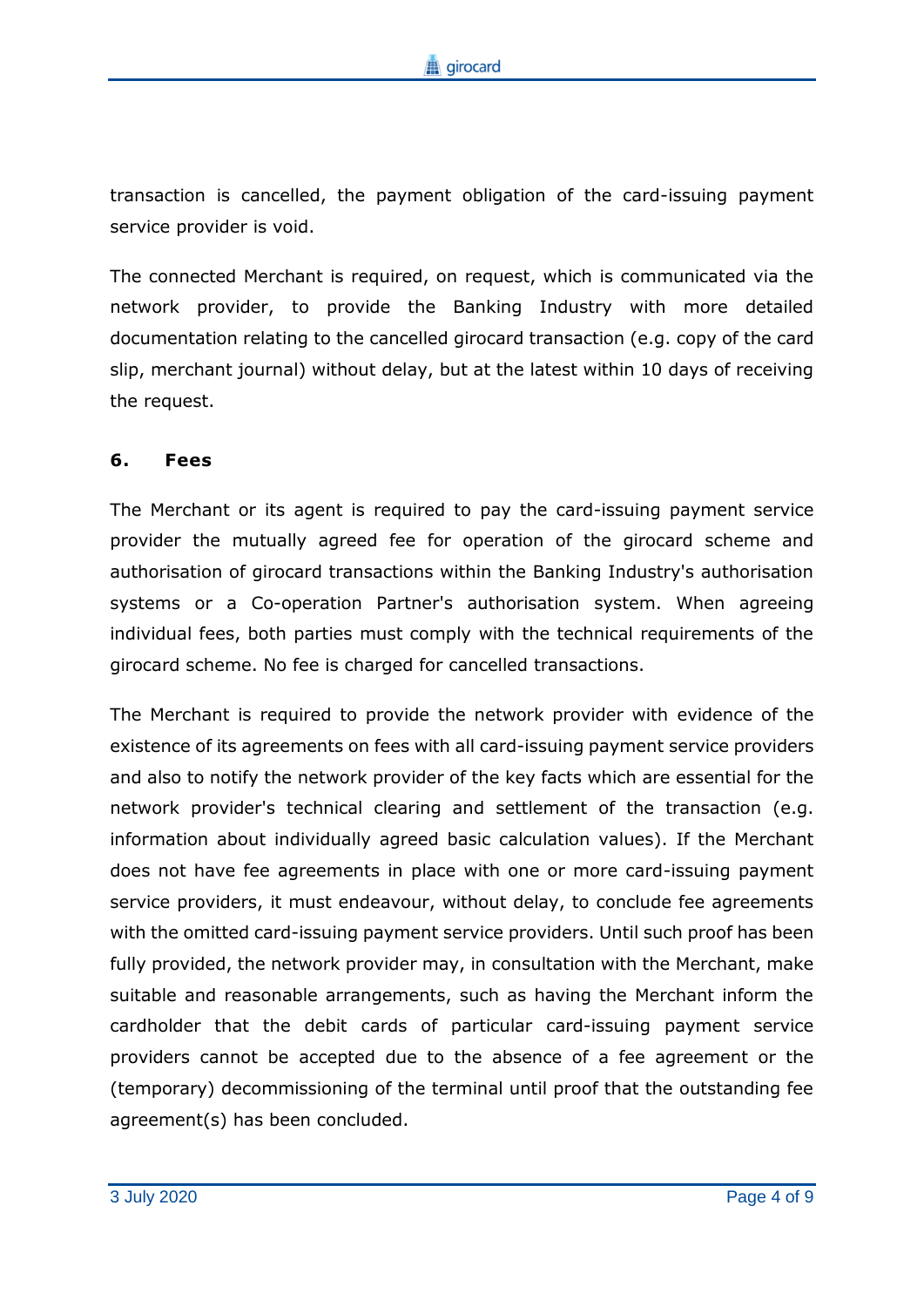At the merchant's request and subject to the agreement of a service contract, the network provider may carry out the technical implementation of fee agreements negotiated directly between a Merchant and the card-issuing payment service provider(s). Where the Merchant uses an agent for the purpose of accounting for girocard fees, the Merchant shall obligate said agent to post the girocard fees received to a separate account, i.e. separate from its other assets. Unless otherwise agreed, said fees constitute trust assets of the card-issuing payment service providers.

The network provider will regularly forward the fees owed to the relevant cardissuing payment service provider, so long as this has been agreed between the Merchant or its agent and the respective card-issuing payment service provider or its agent and in due consideration of the network provider's technical requirements.

# **7. Operation of terminals in compliance with the guidelines set out in the Technical Appendix**

The Merchant is required to operate the girocard terminals for the debit cards approved under these Terms and Conditions (see section 2 above) solely in accordance with the "Operating instructions" set out in the attached Technical Appendix. The requirements contained therein constitute an integral part of these Terms and Conditions. Particularly to prevent anyone other than the cardholder seeing the PIN being entered on the terminal, the security requirements set out in the attached Technical Appendix must be complied with when installing the terminal.

The Merchant must refrain from doing anything that might compromise the security or proper functioning of the girocard scheme. The Merchant is required to notify its network provider of any incidents that might adversely affect the security or proper functioning of the girocard scheme.

Only terminals approved by the Banking Industry may be used for participation in the girocard scheme. Any necessary modifications to the terminal required by the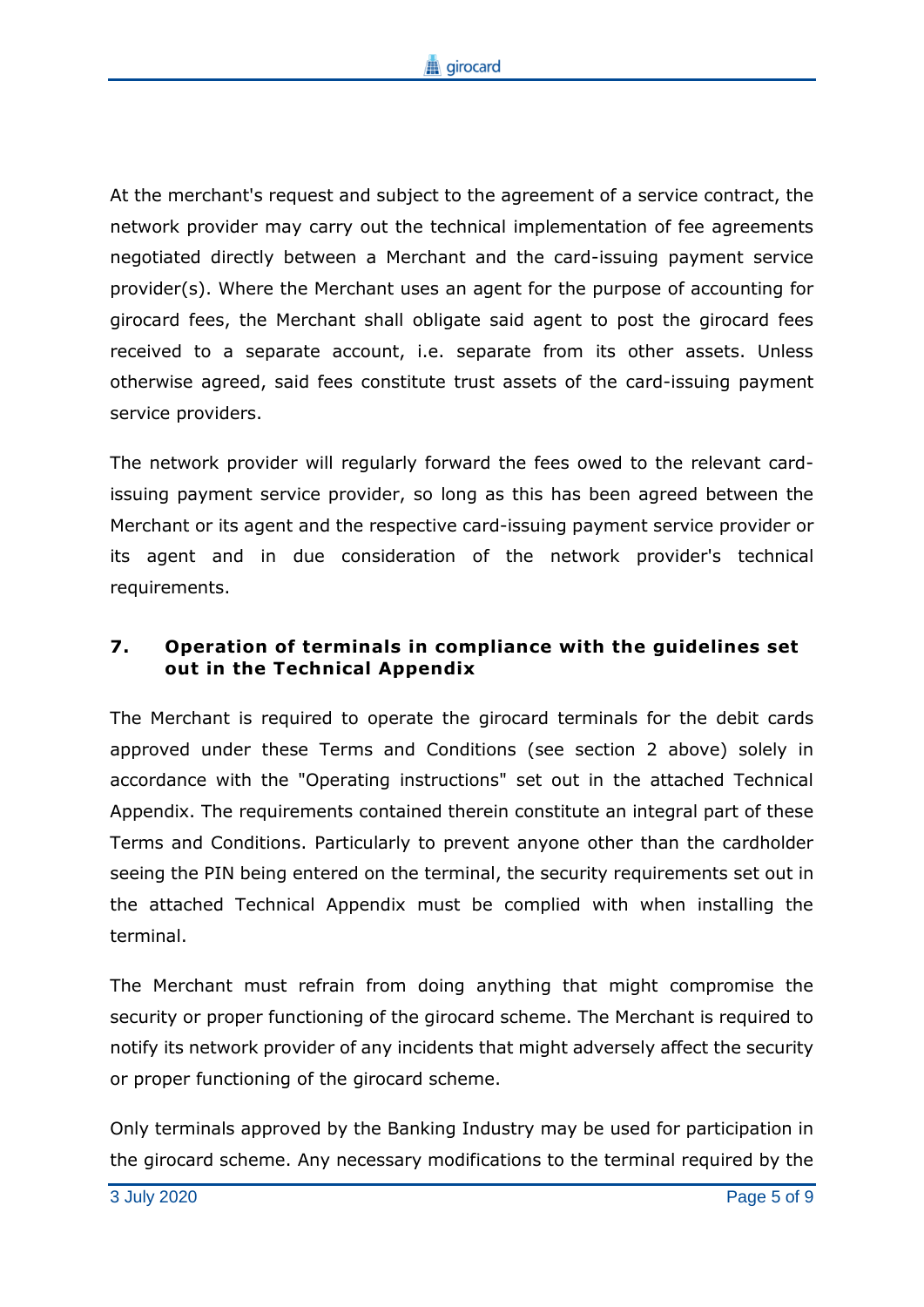Banking Industry must be implemented within the allotted time to ensure compliance with the applicable requirements for approval. Terminals that have not been modified accordingly must not be used within the girocard network once the stipulated deadline has expired.

### **8. Cardholder authentication during the payment process**

For payments at girocard terminals, a strong authentication of the cardholder is regularly required. In addition to using the debit card, this can be done either by entering the personal identification number (PIN) or by using another authentication element agreed between the cardholder and the card-issuing payment service provider. The entry of the personal identification number (PIN) or the use of the other agreed authentication elements may only be made by the cardholder. In order to process contactless payments (if supported by the girocard terminal), the card-issuing payment service provider may dispense with the PIN being entered for individual transactions of up to 50  $\epsilon$  or with using the other authentication element agreed between the cardholder and the card-issuing payment service provider.

### **9. Granting access**

The Merchant ensures that the Banking Industry's representatives have access to the girocard terminals on request and for the purpose of inspection.

# **10. Collection of girocard payments**

The collection of girocard payments is subject to separate agreements between the Merchant and the selected payment service provider and is not covered by these Terms and Conditions. The network provider has agreed to support the Merchant in its processing of payment transactions by generating direct debit files from the Merchant's girocard transactions or sales and, among other things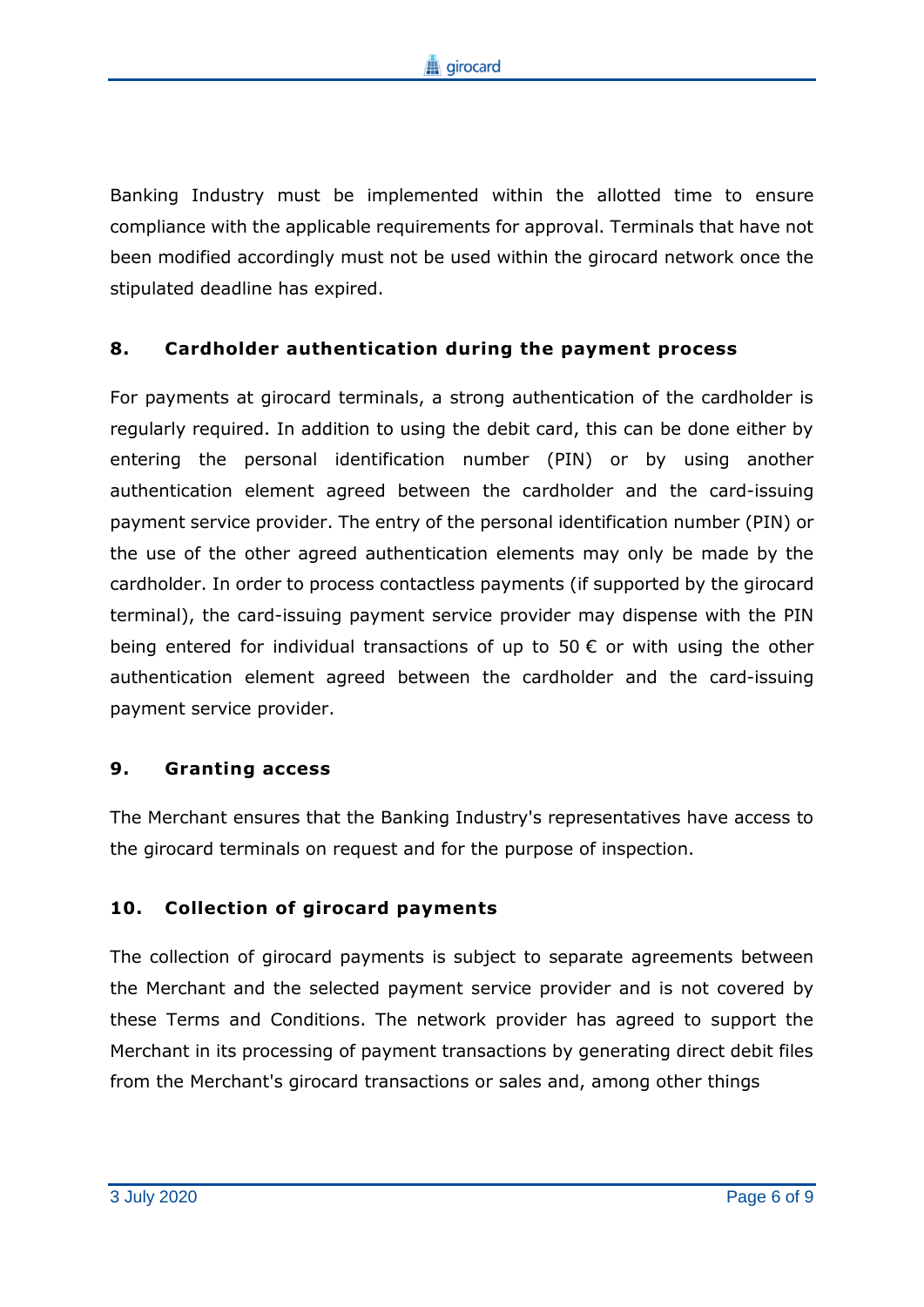- by making these available to the Merchant for submission to its accountmanaging payment service provider or a central agency nominated by the latter,
- by submitting these directly to the Merchant's account-managing payment service provider on the Merchant's behalf
- or, following the Merchant's assignment of the claim, by forwarding the files to the Merchant's account-managing payment service provider for collection.

### **11. Retention periods**

Irrespective of any statutory retention periods, the Merchant is required to keep the merchant journals of girocard terminals for at least 15 months and make these available, on request, to the collection payment service provider instrumental in collecting the girocard payment. Any objections or other complaints raised by cardholders in accordance with section 2 sentence 1 with regard to the contractual relationship with the Merchant are to be asserted directly against the Merchant.

### **12. Acceptance symbol**

The Merchant must clearly indicate the girocard scheme by using a symbol provided in accordance with section 2.3 of the Technical Appendix. In doing so, the Merchant must not advertise one payment service provider or a group of service providers more prominently than others.

### **13. Special provisions regarding cash-outs granted by the Merchant**

Where a Merchant offers the option of cash-outs as part of the girocard process, the following additional provisions shall apply: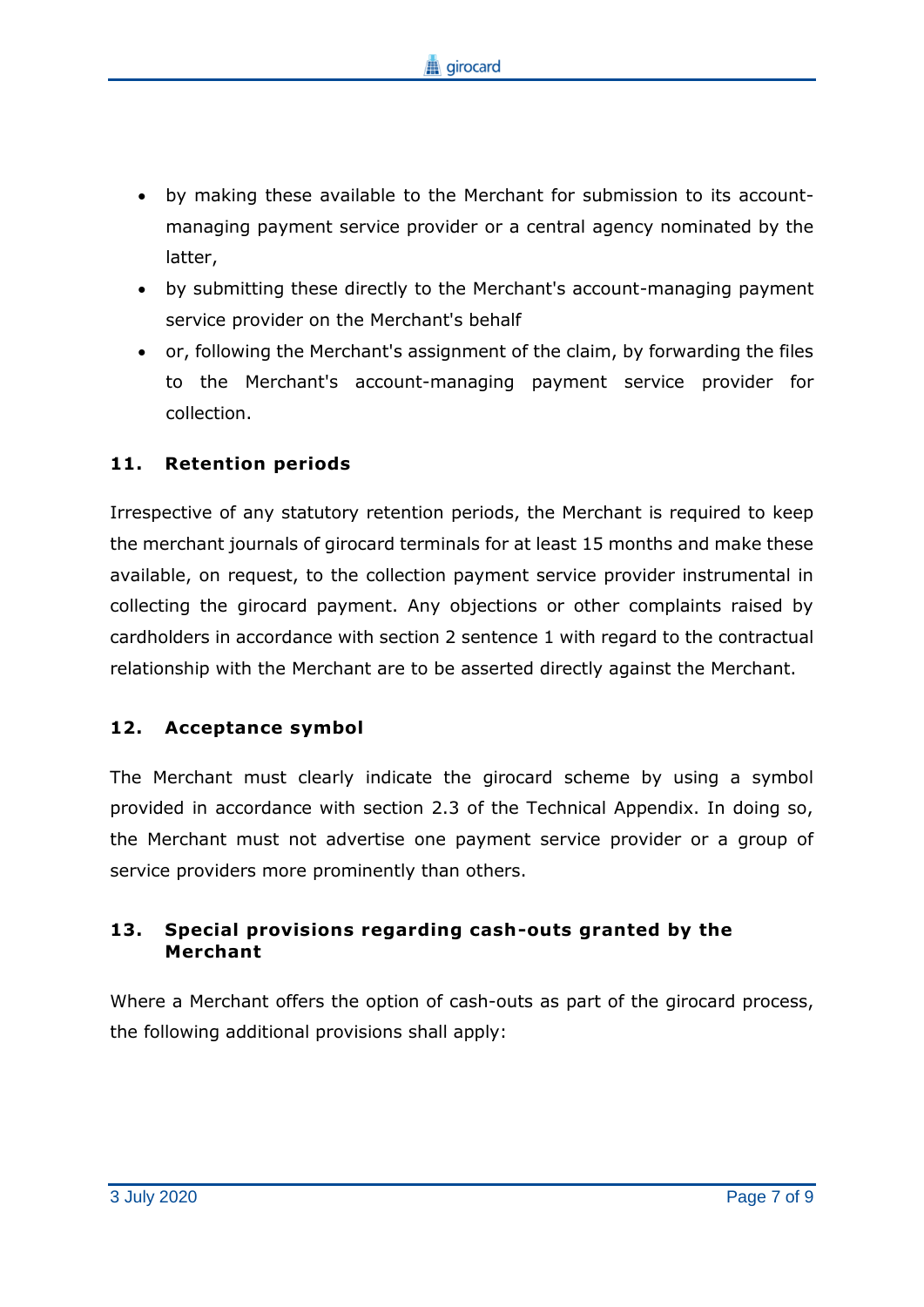

- Cash-outs are only permissible in connection with a girocard transaction to pay for the Merchant's goods and/or services. The amount of the girocard transaction should be no less than 20  $\epsilon$ .
- Cash-outs can only be made on the basis of a mandatory authorisation of the amount requested by the card-issuing payment service provider.
- Provided that there are sufficient cash funds in the cash register, the Merchant shall be bound by the authorisation result from the payment service provider.
- Cash-outs must not exceed an amount of 200 €.
- With regard to the cash-out offer, the Merchant shall not differentiate between the cardholders of different card-issuing payment service providers. In doing so, the merchant may also take into consideration the cash funds available in the cash register.

### **14. Amendment of Terms and Conditions**

The Merchant will be informed in writing of any changes to these Terms and Conditions. If an electronic method of communication has been agreed with the Merchant, the changes may also be communicated using this method if the nature of transmission permits the Merchant to store or print the changes in a readable format. The changes are deemed to have been accepted unless the Merchant raises an objection with its account-managing payment service provider in writing or using the agreed electronic method of communication. The Merchant must be provided with specific information about this process on notification of the changes. The Merchant must submit its objection to its account-managing payment service provider within six weeks of being notified of the changes.

### **15. Governing law, legal venue and contractual language**

These Terms and Conditions and the appendices thereto are governed by the laws of the Federal Republic of Germany. The exclusive legal venue for any disputes relating to these Terms and Conditions is Berlin. A payment service provider to be sued and the Merchant may also be taken to court where their registered head